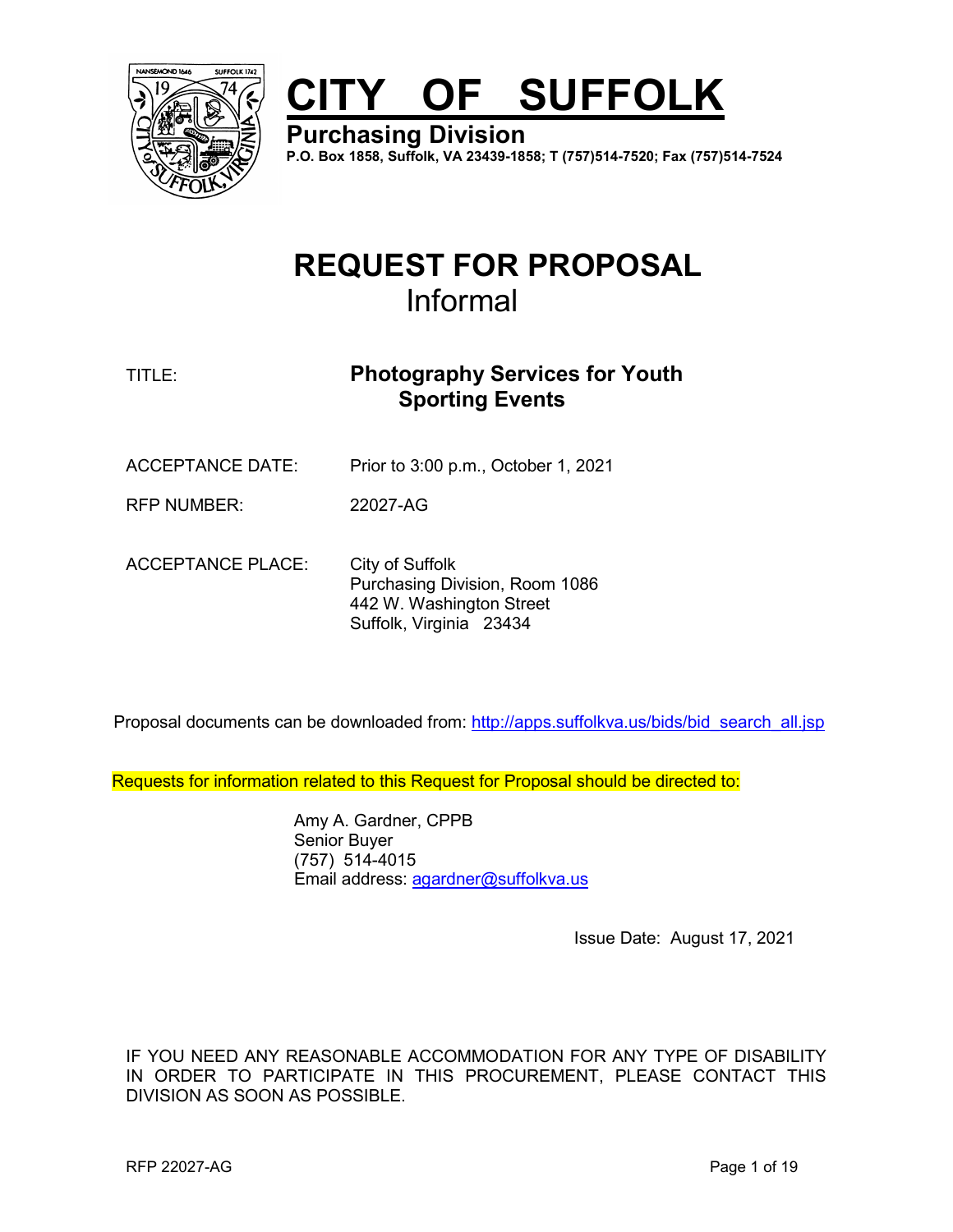#### **PURPOSE**

The purpose for this Request for Proposal (RFP) is to obtain informal proposals from professional photographers to provide team and individual photos for youth basketball, youth soccer, and youth cheerleading (Winter and Spring sports). There are approximately a total of 550 youth registered in these leagues.

#### **COMPETITION INTENDED**

It is the City's intent that this Request for Proposal (RFP) permits competition. It shall be the bidder's responsibility to advise the Buyer if any language requirement, specification, etc., or any combination thereof, inadvertently restricts or limits the requirements stated in this RFP to a single source.

#### **CONTRACT TERM**

The contract shall become effective upon execution and go through July 30, 2022.

The City reserves the option to renew this agreement for two (2) additional one-year periods ending July 30, 2024. Unless notified in writing thirty (30) days prior to the expiration date, the contract will automatically renew during these periods.

Initial rates and subsequent renewal rates must be guaranteed for a minimum of twelve (12) months. Any increase in rates shall be limited to the lesser of the Consumer Price Index for all Urban Consumers (CPI-U) – Other Goods and Services (unadjusted for the current 12 month period) or 3%. The City does not guarantee approval of any rate increase**. The City must be notified of any rate increases during the contract period.**

#### **SCOPE OF SERVICES**

The photographer will be required to take, as a minimum, team and individual photos for the events listed above. Photographs will be taken on site prior to each team's scheduled game time; the photographer shall be able to handle multiple locations simultaneously for Youth Basketball and Cheerleading.

The photographer shall provide all labor, equipment, materials, etc. needed to set up on location and photograph the teams/individuals as requested. It will be the responsibility of the photographer to handle everything related to these services from taking and developing the photos, offering available packages to the parents/participants, taking orders, and delivering the photos to those interested persons. The City will provide tables and chairs at the site, if needed.

Photos must be processed and delivered prior to the end of each league---approximately six (6) weeks.

Photographer should have at least three (3) years of experience in performing the services described herein.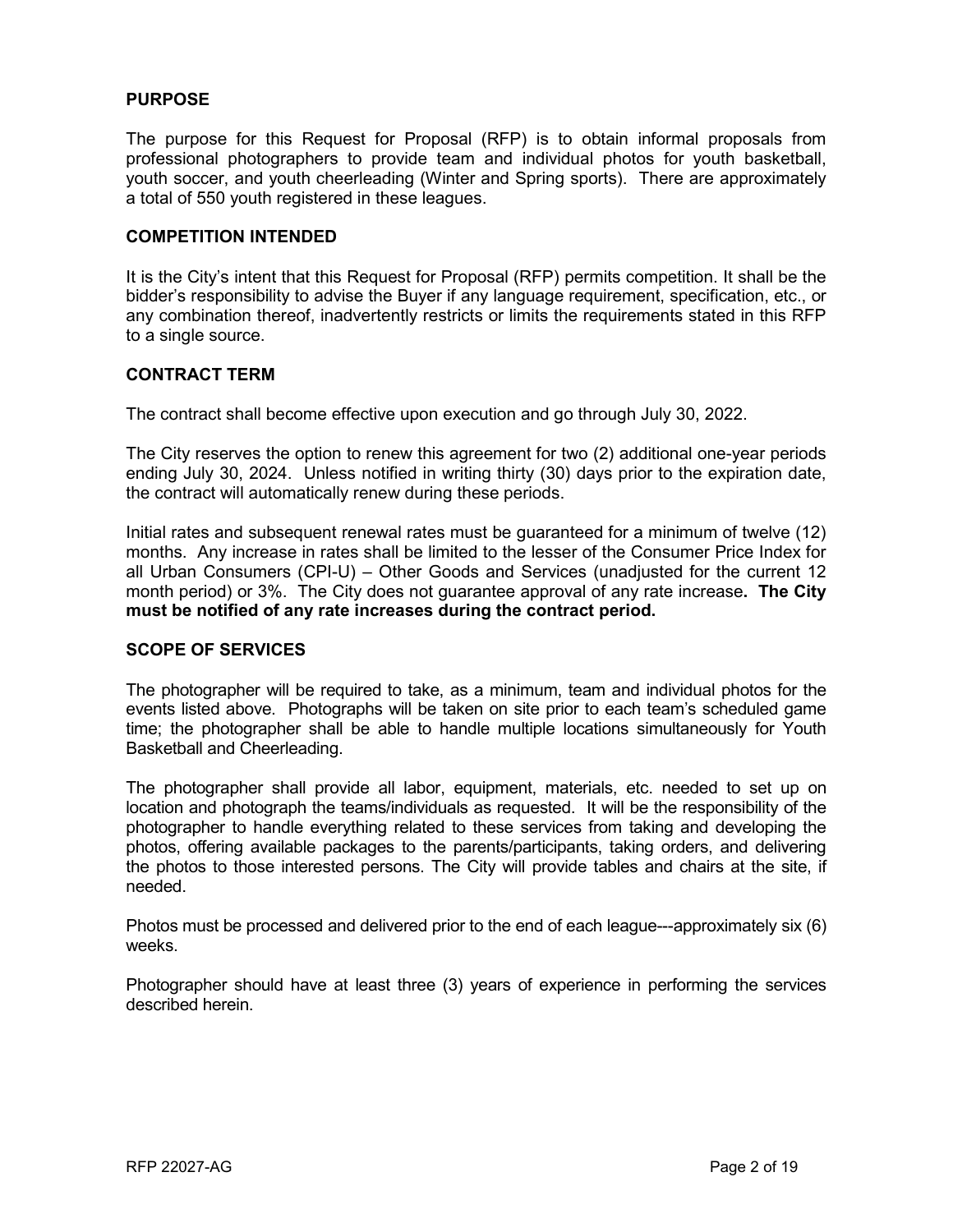Photographs will be taken in accordance with the following schedules:

#### A. Youth Basketball

Date: Month of January (Date and makeup dates schedules with Athletic Supervisor)

| Locations: | 1) King's Fork Recreation Center, 350 King's Fork Road<br>2) Creekside Recreation Center, 1000 Bennett's Creek Park Road |                                                                          |  |
|------------|--------------------------------------------------------------------------------------------------------------------------|--------------------------------------------------------------------------|--|
| Teams:     | Lil' Dribblers (ages 4-5)<br>Novice (ages 6-7)                                                                           | 4 teams, approximately 40 children<br>8 teams, approximately 80 children |  |
|            | Girls Pee Wee (ages 8-10)                                                                                                | 3 teams, approximately 30 children                                       |  |
|            | Boys Pee Wee (ages 8-10)                                                                                                 | 13 teams, approximately 130 children                                     |  |
|            | Girls Midget (ages 11-15)                                                                                                | 3 teams, approximately 30 children                                       |  |
|            | Boys Midget (ages 11-12)                                                                                                 | 6 teams, approximately 60 children                                       |  |
|            | Boys Junior (ages 13-15)                                                                                                 | 3 teams, approximately 30 children                                       |  |

#### B. Youth Cheerleading

Date: Month of January (Date and makeup dates schedules with Athletic Supervisor)

| Locations: | 1) King's Fork Recreation Center, 350 King's Fork Road         |
|------------|----------------------------------------------------------------|
|            | 2) Creekside Recreation Center, 1000 Bennett's Creek Park Road |

| Teams: | Lil Pom Pom (ages 4-5) | 2 teams, approximately 20 children |
|--------|------------------------|------------------------------------|
|        | Novice (ages 6-7)      | 4 teams, approximately 40 children |
|        | Pee Wee (ages 8-10)    | 4 teams, approximately 40 children |
|        | Midget (ages 11-15)    | 2 teams, approximately 20 children |

#### C. Youth Indoor (Winter) Soccer

Date: Month of January (Date and makeup dates schedules with Athletic Supervisor)

Location: Oakland Recreation Center, 5505 Godwin Boulevard

Teams: Tiny Kickz (ages 4-5) 4 teams, approximately 40 children Novice (ages 6-7) 5 teams, approximately 50 children Pee Wee (ages 8-10) 5 teams, approximately 50 children Midget (ages 11-12) 3 teams, approximately 30 children Junior (ages 13-15) 3 teams, approximately 30 children

#### D. Youth Outdoor (Spring) Soccer

Date: Month of June (Date and makeup dates schedules with Athletic Supervisor)

Location: Sleepy Hole Park, 4616 Sleepy Hole Road

Teams: Tiny Kickz (ages 4-5) 4 teams, approximately 40 children Novice (ages 6-7) 5 teams, approximately 50 children Pee Wee (ages 8-10) 5 teams, approximately 50 children Midget (ages 11-13) 3 teams, approximately 30 children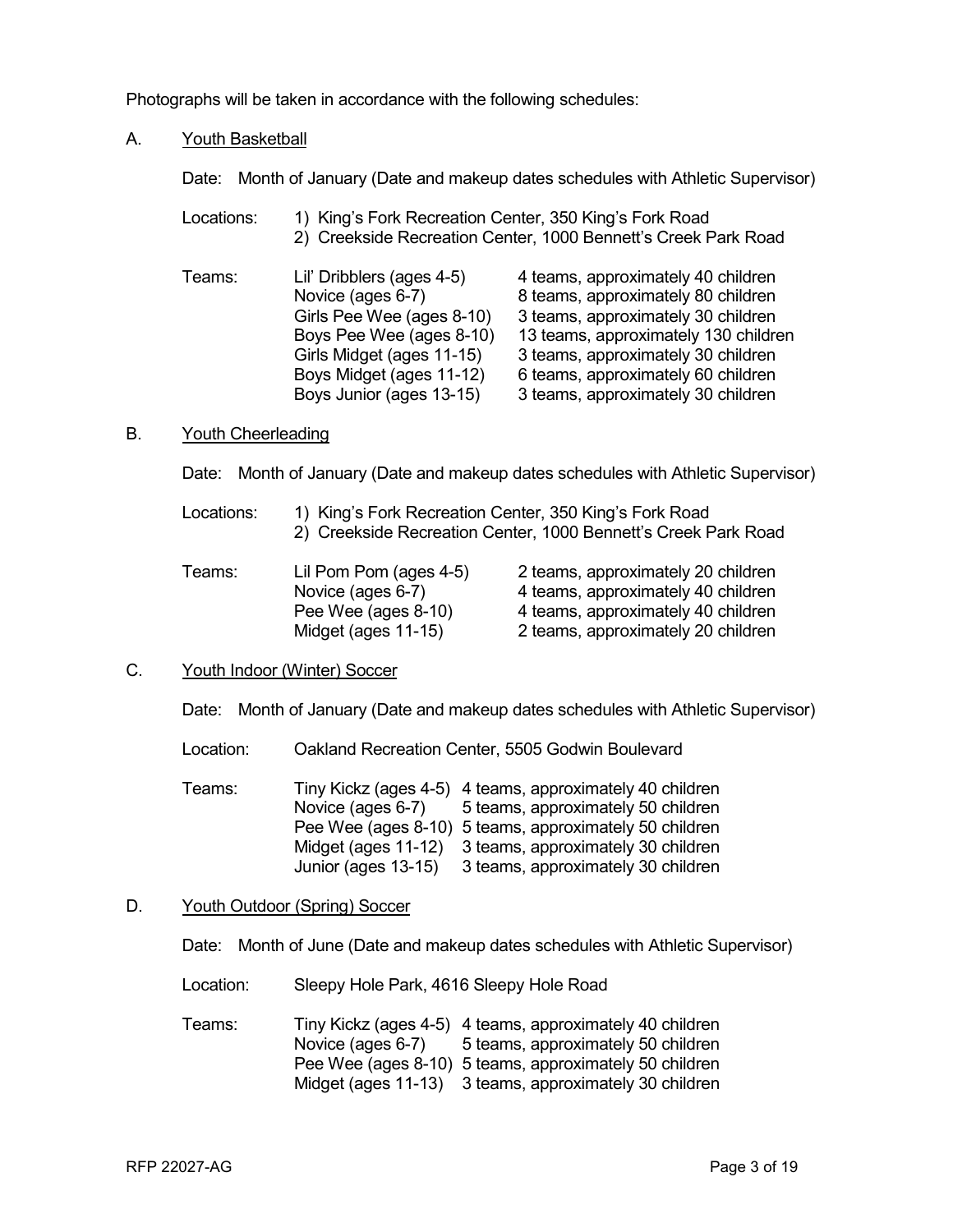#### **PROPOSAL SUBMITTAL**

Proposals may be submitted via any of the following methods:

- E-mail to [agardner@suffolkva.us](mailto:agardner@suffolkva.us)
- Mailed or hand delivered to: City of Suffolk, Purchasing Division, 442 W. Washington Street, Room 1086, Suffolk, Virginia 23434
- Faxed to 757-514-7524

#### **PROPOSAL INSTRUCTIONS**

- 1. Provide the name of the photographer(s) that will be assigned to this project. Include the number of years of experience as a professional photographer; include experience directly related to photographing team sports.
- 2. Provide at least three (3) clients for whom you have provided similar services. Include contact name, address, and phone number.
- 3. Include sample(s) of a team picture and individual pictures recently taken.
- 4. Provide a detailed pricing package, depicting photo sizes, finishes, etc. that will be offered to each parent/participant.
- 5. Give a brief description of how you plan to provide the services required. Include setup, order taking, delivery, receipt of funds, etc. Include schedule beginning with taking photos and ending with delivery of packages.

#### **EVALUATION CRITERIA**

The City's Evaluation Committee shall review each proposal and verify the claims and credentials of each offeror. Selection will be made for each offeror on the basis of the criteria listed below:

- Offeror's experience and capabilities for services requested (25%)
- Quality of service as represented by pertinent references, and/or previous work with other public agencies (25%)
- Appropriateness of pricing and photo packages offered to the parent/participant (50%)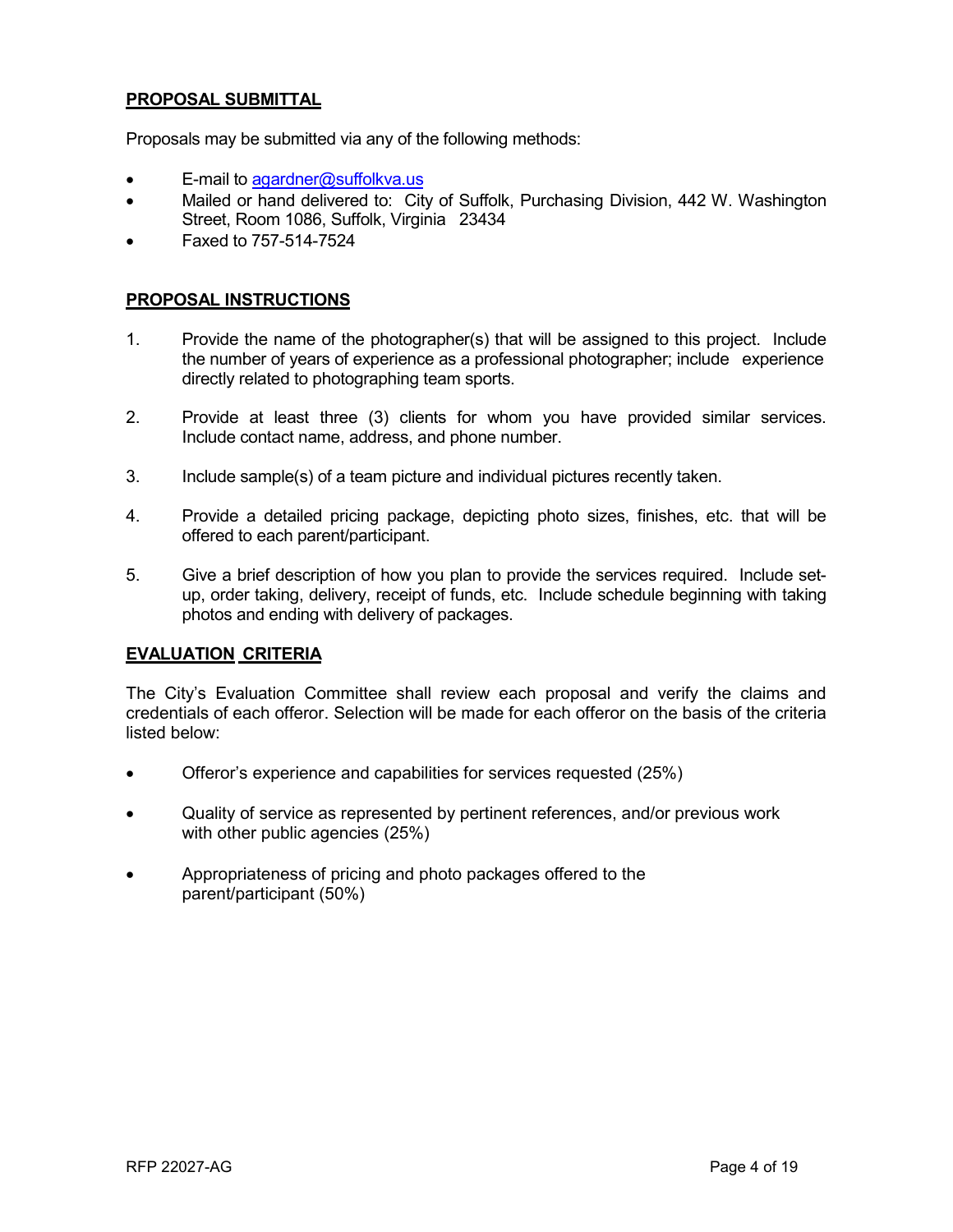#### **ADDITIONAL INSTRUCTIONS**

- 1. **Use of Form**: All proposals should be submitted in electronic (.pdf) format in accordance with this form. The offeror may attach/scan other information as required to the electronic document that will be made a part of the proposal. Electronic submittals on CD, DVD, flash drives, or other electronic media will be accepted if delivered prior to the closing time. The preferred method is by an attachment to an email addressed to: [proposals@suffolkva.us.](mailto:proposals@suffolkva.us) ZIP files cannot be accepted.
- 2. **Submittals**: Except as noted above, all proposals shall be sent as an attachment to email to: [proposals@suffolkva.us.](mailto:proposals@suffolkva.us) The subject line must show the proposal number and title.
- 3. **Late Proposals**: Proposals, if received by the City's Purchasing Division ("Purchasing") after the date and time specified, will not be considered. It will be the responsibility of the offeror to see that their proposal is received by Purchasing as specified. There will be no exceptions. Electronic proposals show the date and time sent. This must be prior to the closing date published on the front cover.
- 4. **City Hall Closure**: Should the City's electronic networks connectivity prevent receipt of proposals at the time of the scheduled proposal closing, the proposals will be accepted and opened on the next business day of the City, at the original scheduled hour, or as soon as connectivity is restored during normal business hours.
- 5. **Competition Intended**: It is the City's intent that this RFP permits competition. It shall be the offeror's responsibility to advise the Contract Officer in writing if any language requirement, specification, terms, conditions, or any combination thereof, inadvertently restricts or limits the requirements stated in this RFP to a single source. Such notification must be received by the Contract Officer prior to the date set for proposals to close.
- 6. **Contract Quantities**: The quantities specified in the RFP are estimates only unless otherwise clearly noted, and are given for the information of Offeror and for the purpose of proposal evaluation. They do not indicate the actual quantity that will be required, since such volume will depend upon requirements that may develop during the contract period. Quantities shown shall not be construed to represent any amount which the City shall be obligated to purchase under the contract, or relieve the offeror of his obligation to fill all orders placed by the City, except as clearly noted.
- 7. **Delivery**: The time of delivery of services must be stated in definite terms. If time of delivery for different goods and/or services varies, the offeror shall so state.
- 8. **Offeror's Qualifications**: Only proposals from established offerors for work similar in scope to work herein shall be considered; the City reserves the right to request specific reference information prior to award. Offeror shall demonstrate that they have adequate and appropriate manpower, tools and equipment to respond and perform in accordance with the provisions herein.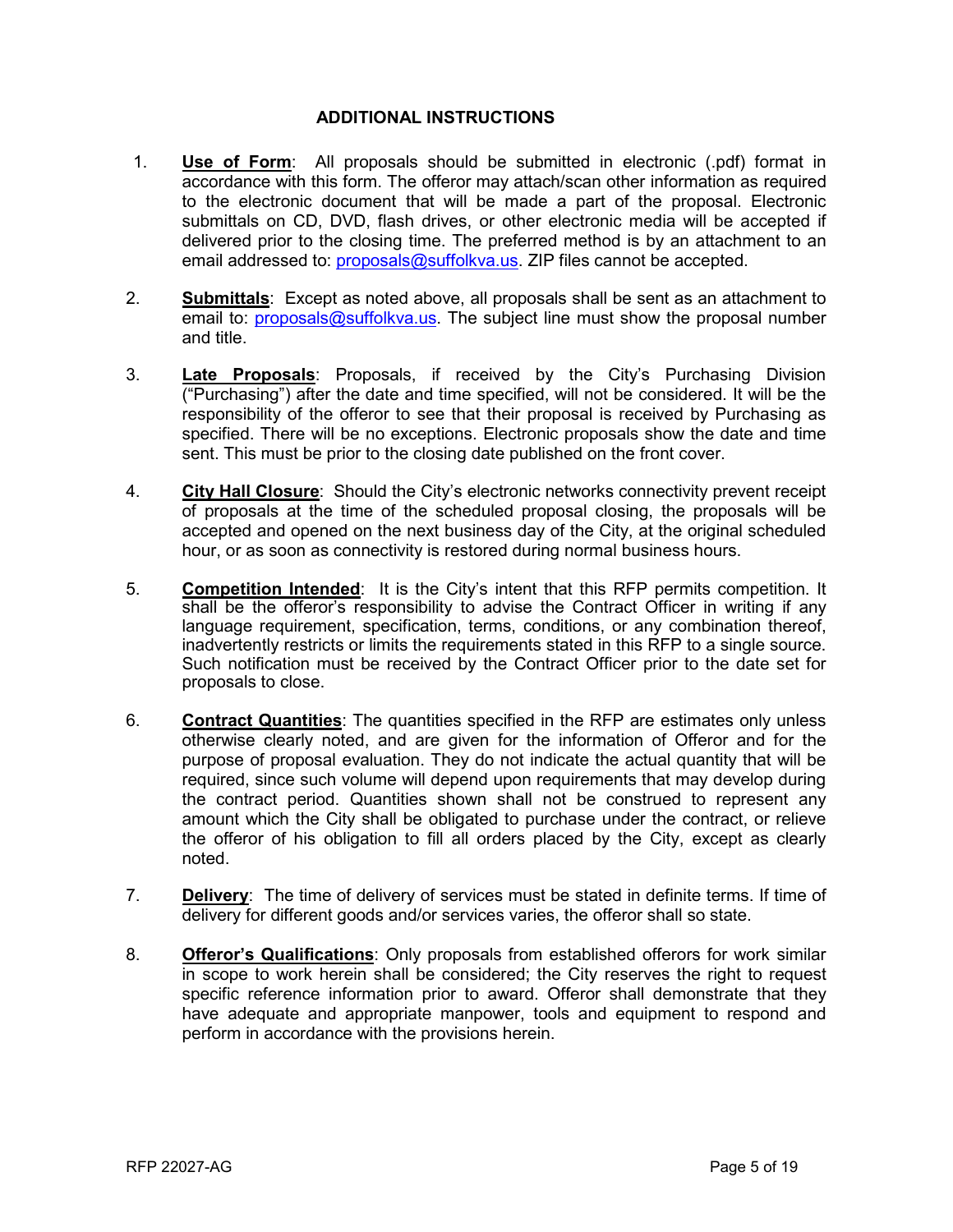The City may, at its option, disqualify an offeror and reject its proposal for cause. Reasons deemed to be sufficient for this action shall include, but not be limited to, the following:

- Evidence of collusion among offerors.
- Receipt of more than one proposal on any project from an individual, or from a corporation. This restriction does not apply to sub-consultants
- Default on any previous contract.
- For unreasonable failure to complete a previous contract within the specified time or for being in arrears on an existing contract without reasonable cause for being in arrears.
- **Inability to perform as revealed by an investigation of the offeror's financial** statement, experience and/or plant and equipment.
- Offeror does not meet project-specific requirements, as identified in the solicitation.
- 9. **Pricing to be F.O.B. Destination – Freight Allowed**: Pricing shall be F.O.B. destination-freight included for all competitive proposals. F.O.B. Destination-Freight Included shall include all shipping costs to the City location(s) at the unit cost. No additional shipping charges shall be allowed.
- 10. **Samples**: Samples, when requested, must be furnished free of expense, and upon request, if not destroyed, will be returned at the offeror's risk and expense.
- 11. **Silence of Specifications**: The apparent silence of these specifications and any supplemental specifications as to any detail or the omission from the specifications of a detailed description concerning any point shall be regarded as meaning that only the best commercial practices are to prevail and correct type, size and design are to be used. All interpretations of these specifications shall be made on the basis of this statement.
- 12. **Capacity of Offeror:** All proposals must be signed by a responsible officer or employee having the authority to bind the firm in contract. The offeror agrees that its contract performance shall be in strict conformance with the contract documents.
- 13. **Rights to Damages**: By signing its proposal, the offeror assigns to the City any and all rights that it may have under the antitrust laws of the United States and the Commonwealth of Virginia in any way arising from or pertaining to this proposal. This provision is remedial in nature and is to be liberally construed by any court in favor of the City.
- 14. **Anti-collusion**: The offeror certifies by signing its proposal that the proposal is made without prior understanding, agreement, or accord with any other person or firm submitting a proposal for the same goods and/or services and that this proposal is in all respects bona fide, fair, and not the result of any act of fraud or collusion with another person or firm engaged in the same line of business or commerce. Any false statement hereunder may constitute a felony and can result in a fine and imprisonment, as well as civil damages. Should sub-consultants have interest in multiple submittals, this clause does not apply except when an act of collusion or fraud has occurred.
- 15. **Contact Prohibition**: Direct contact with City departments other than Purchasing, on the subject of this proposal is expressly forbidden except with the foreknowledge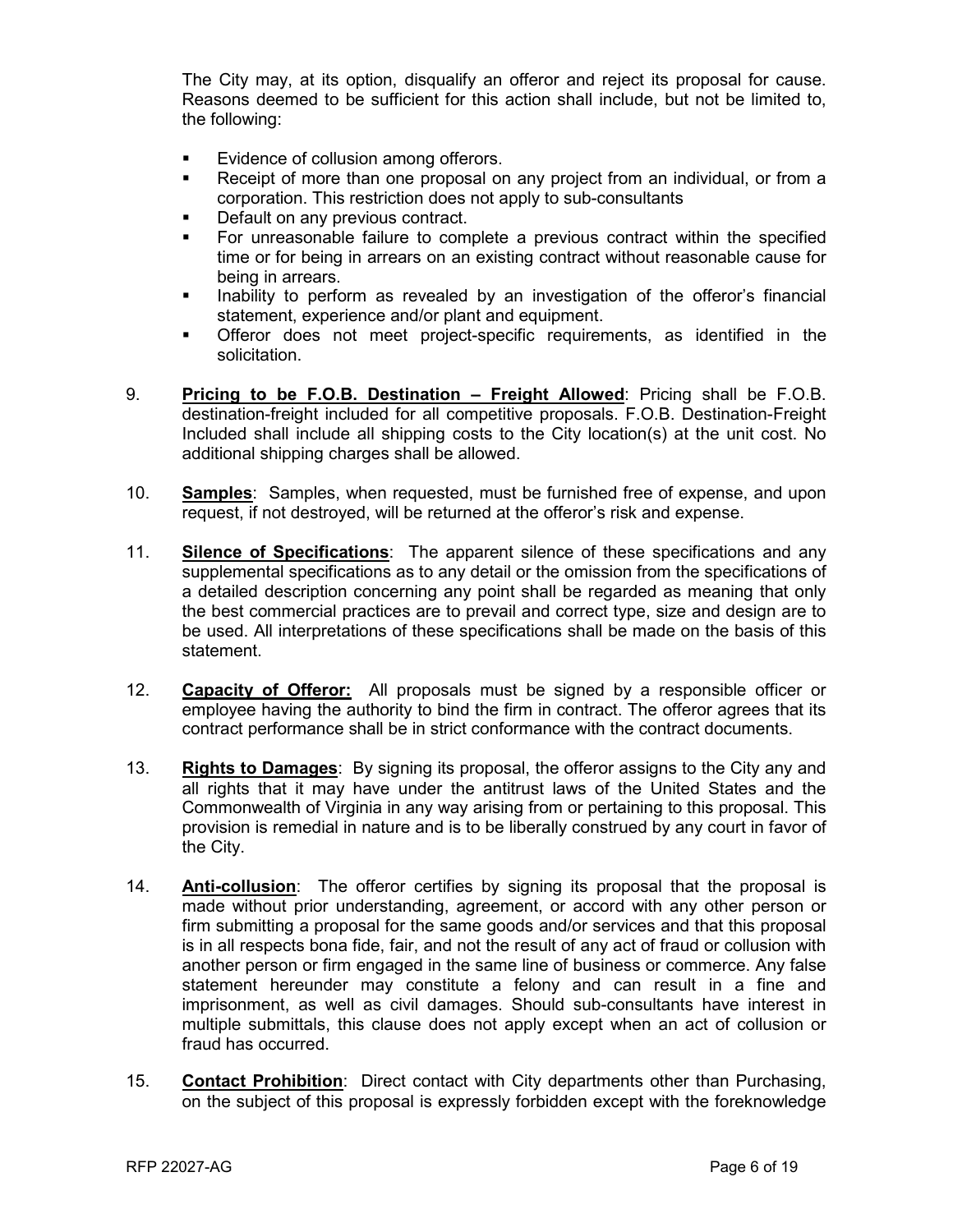and permission of the Contract Officer. Violation may result in a determination that your firm is ineligible for an award.

All questions shall be in writing to the Contract Officer shown on the title page of the proposal. The respondents to this RFP shall not contact, either directly or indirectly, any other employee or agent of the City regarding this RFP. This prohibition shall also extend to the Suffolk City Council and locally elected officials. Any such unauthorized contact may disqualify the offeror from this procurement.

- 16. **Debarment Status**: By submitting a proposal, offerors certify that they are not currently debarred by the Commonwealth of Virginia from submitting proposals or proposals on contracts for the type of goods and/or services covered by this solicitation, nor are they an agent of any person or entity that is currently so debarred.
- 17. **Ethics in Procurement**: Offeror must provide written disclosure with their proposal if one of its officers, directors, trustees, partners, employees, or lenders is an employee or officer of the City of Suffolk or an immediate family member of the employee or officer (as defined by Section 2.2-4368 of the Virginia Procurement Act) who is involved personally or substantially participates in procurement transactions or owns or controls an interest of more than three percent (3%) of the company or receives more than \$5,000 annually from the Offeror.
- 18. **Addenda**: If issued, addenda to this solicitation will be posted on the Purchasing<br>website http://apps.suffolkva.us/bids/bid search all.isp lt is the offeror's website http://apps.suffolkva.us/bids/bid search all.jsp responsibility to check the website or contact the Purchasing Division prior to the submittal deadline to ensure that the Offeror has a complete, up-to-date package. Acknowledgement of all issued Addenda shall be indicated in the proposal.
- 19. **Withdrawal of Proposals**: Proposals may be withdrawn (cancelled) any time prior to the closing time and date. Withdrawal of proposals may be accomplished by submitting such request in writing on the issuing company's letterhead either by email, in person, or by certified mail.
- 20. **Award**: Award will be made to the offeror considered by the City's sole determination after following the procedure outlined herein. The process used for this solicitation shall be Competitive Negotiation for Professional Services as outlined in the Virginia Public Procurement Act.
- 21. **Announcements**: Upon the award or the announcement of the decision to award a contract, the City will publicly post such notice on the electronic bulletin board located outside of the Purchasing Division and on the Purchasing web site: [www.suffolkva.us/bids/.](http://www.suffolkva.us/bids/)
- 22. **Offer/Acceptance**: Each proposal is received with the understanding that the acceptance in writing by the City of the offer to furnish any or all of the goods and/or services described therein, shall constitute a contract between the Offeror and the City, which shall bind the offeror to furnish and deliver the goods and/or services quoted at the prices stated and in accordance with the conditions of the accepted proposal; and the City on its part to order from such offeror, except for causes beyond reasonable control; and pay for, at the agreed prices, all goods and/or services specified and delivered.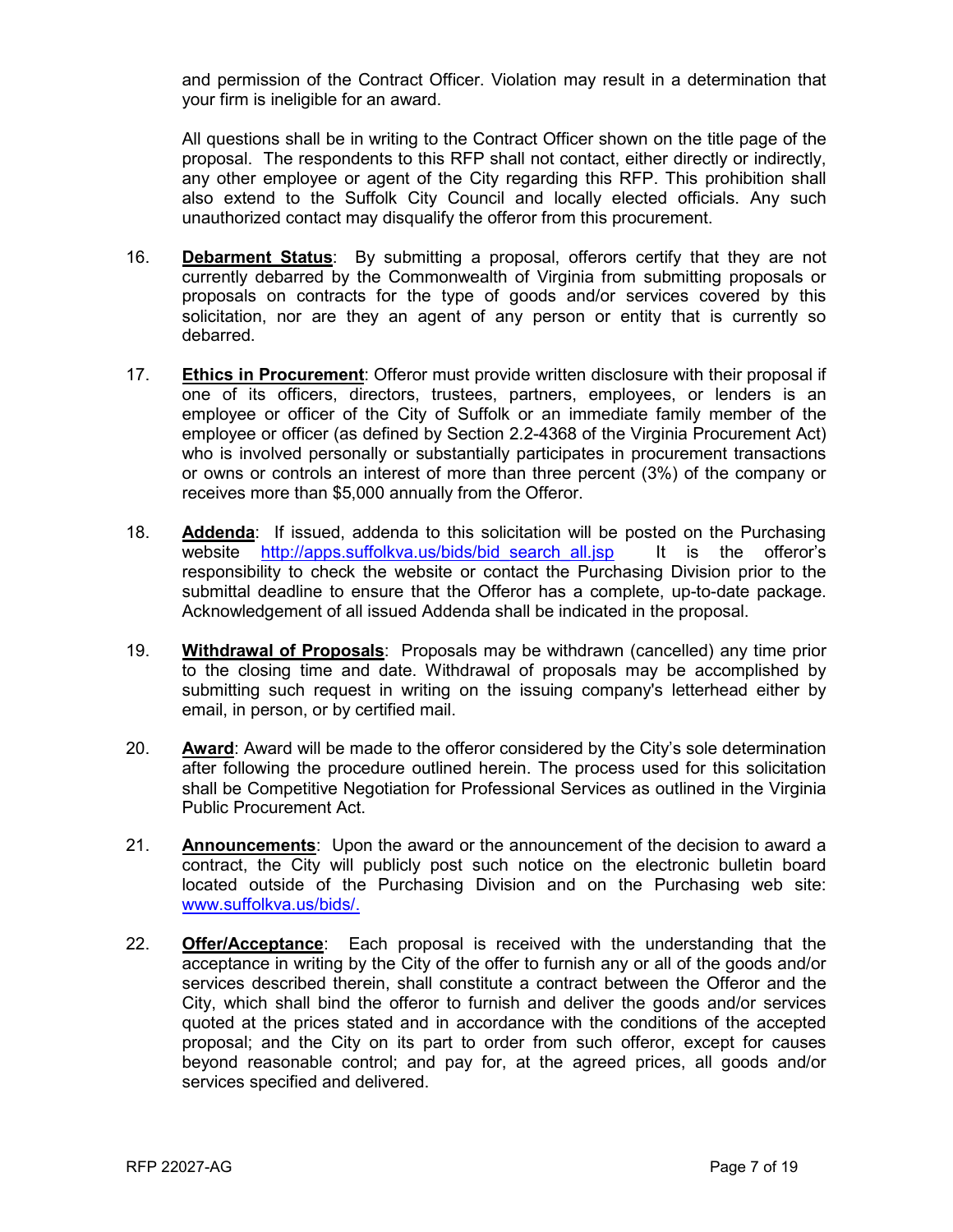- 23. **City's Rights**: The City reserves the right to reject any and all proposals, and to waive any informality if it is determined to be in the best interest of the City.
- 24. **Appeals Procedure**: Upon offeror's request, administrative appeals information will be provided that shall be used for hearing protests of a decision to award, or an award, appeals from refusal to allow withdrawal of proposals, appeals from disqualification, appeals for debarment or suspension, or determination of nonresponsibility and appeals from decisions or disputes arising during the performance of a contract. To be timely all appeals shall be made within the time periods set forth by the Virginia Public Procurement Act, §2.2-4357, *et seq*. Contact the Contract Officer at once for assistance.
- 25. **Additional Conditions**: The Contract Terms and Conditions and all Instructions in this solicitation are intended to apply to the resulting contract and shall supersede any conflicting terms in the Offeror's proposal. Any additional conditions an offeror intends be considered must be submitted with the proposal and noted as an exception. Such exceptions may result in a finding that the submittal is 'nonresponsive' to the proposal, negating possibility of an award to that offeror. Contractual documents submitted by the successful firm after an award will not be accepted.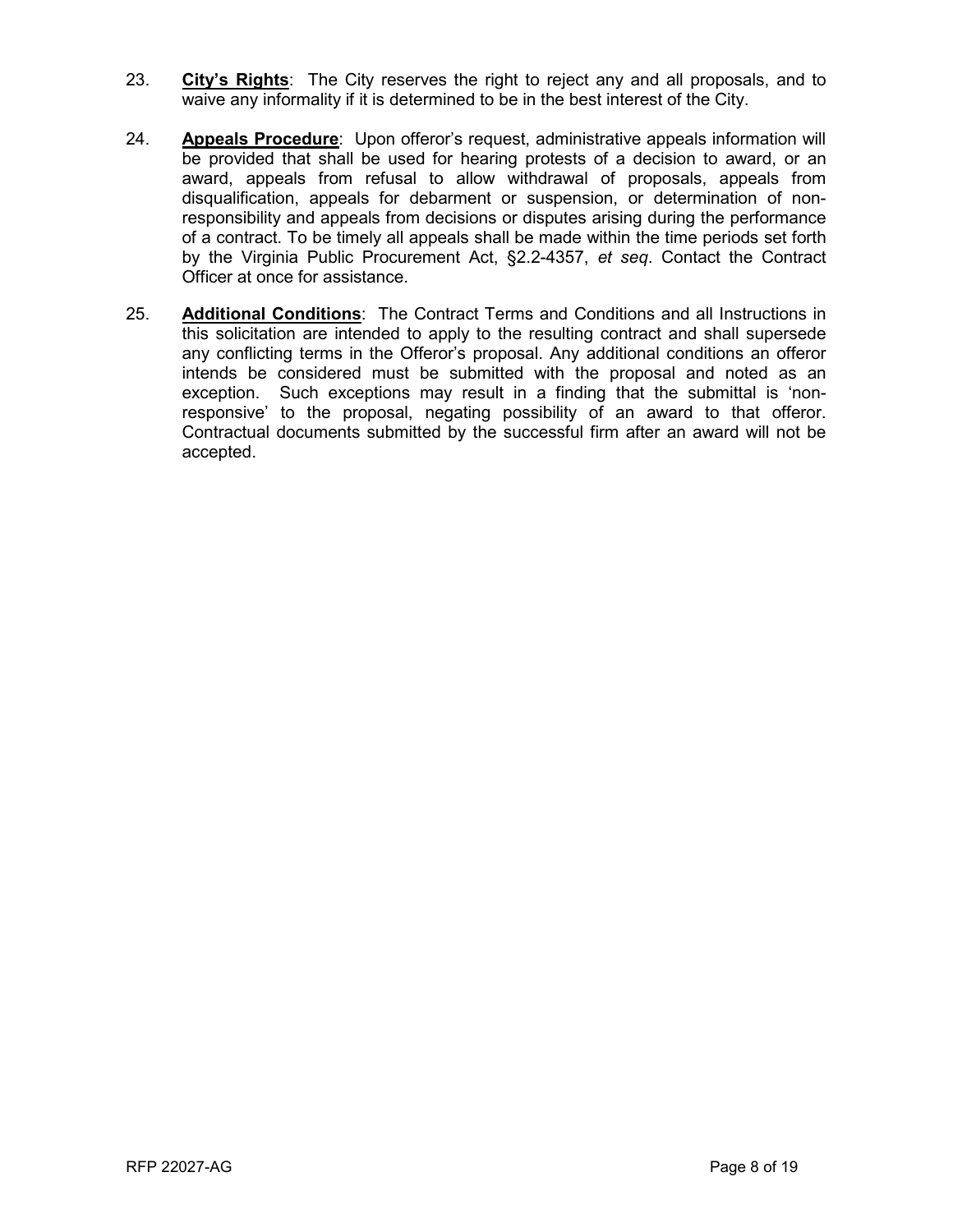#### **CONTRACT TERMS AND CONDITIONS**

- 1. **Alien Employment**: The Contractor certifies that he does not and shall not during the performance of the contract for goods and services in the Commonwealth, knowingly employ unauthorized aliens as defined in the federal Immigration Reform and Control Act of 1986, as amended.
- 2. **Availability of Funds**: A contract shall be deemed in force only to the extent of appropriations available to each department for the purchase of such goods and/or services. The City's extended obligations on those contracts that envision extended funding through successive fiscal periods shall be contingent upon actual appropriations for the following years.
- 3. **Assignment of Contract**: A contract shall not be assignable by the Contractor in whole or in part without the written consent of the City.
- 4. **Changes and Additions**: It shall be the responsibility of the Contractor to notify the City, in writing, of any necessary modifications or additions in the Scope of this Contract. Compensation for changes or additions in the Scope of this Contract will be negotiated and approved by the City, in writing.

It is understood and agreed to by both the City and the Contractor that such modifications or additions to this Contract shall be made only by the full execution of the City's standard Contract Change Order Form. Furthermore, it is understood and agreed by both parties that any work done by the Contractor on such modification or addition to this Contract prior to the City's execution of its standard Agreement change order form shall be at the total risk of the Contractor and said work may not be compensated by the City.

- 5. **Contractor's Form**: In cases where the City may accept the Contractor's form agreement, whereas certain standard clauses that may appear in the Contractor's form agreement cannot be accepted by the City, and in consideration of the convenience of using that form, and this form, without the necessity of negotiating a separate contract document, the parties hereto specifically agree that, notwithstanding any provisions appearing in the attached Contractor's form agreement, the City's contract addendum shall prevail over the terms of the Contractor's agreement in the event of a conflict.
- 6. **Conflicts of Interests**: Contractor shall not accept or receive commissions or other payments from third parties for soliciting, negotiating, procuring, or effecting insurance on behalf of the City.
- 7. **Contractor Failure to Perform**: Failure of the Contractor to perform the contract by reason of the City's non-acceptance of additional conditions submitted after the award shall result in termination of the contract by the City, and may result in debarment of the Contractor for a period of up to three (3) years. Termination and /or debarment of the Contractor shall not constitute a waiver by the City of any other rights or remedies available to the City by law or contract.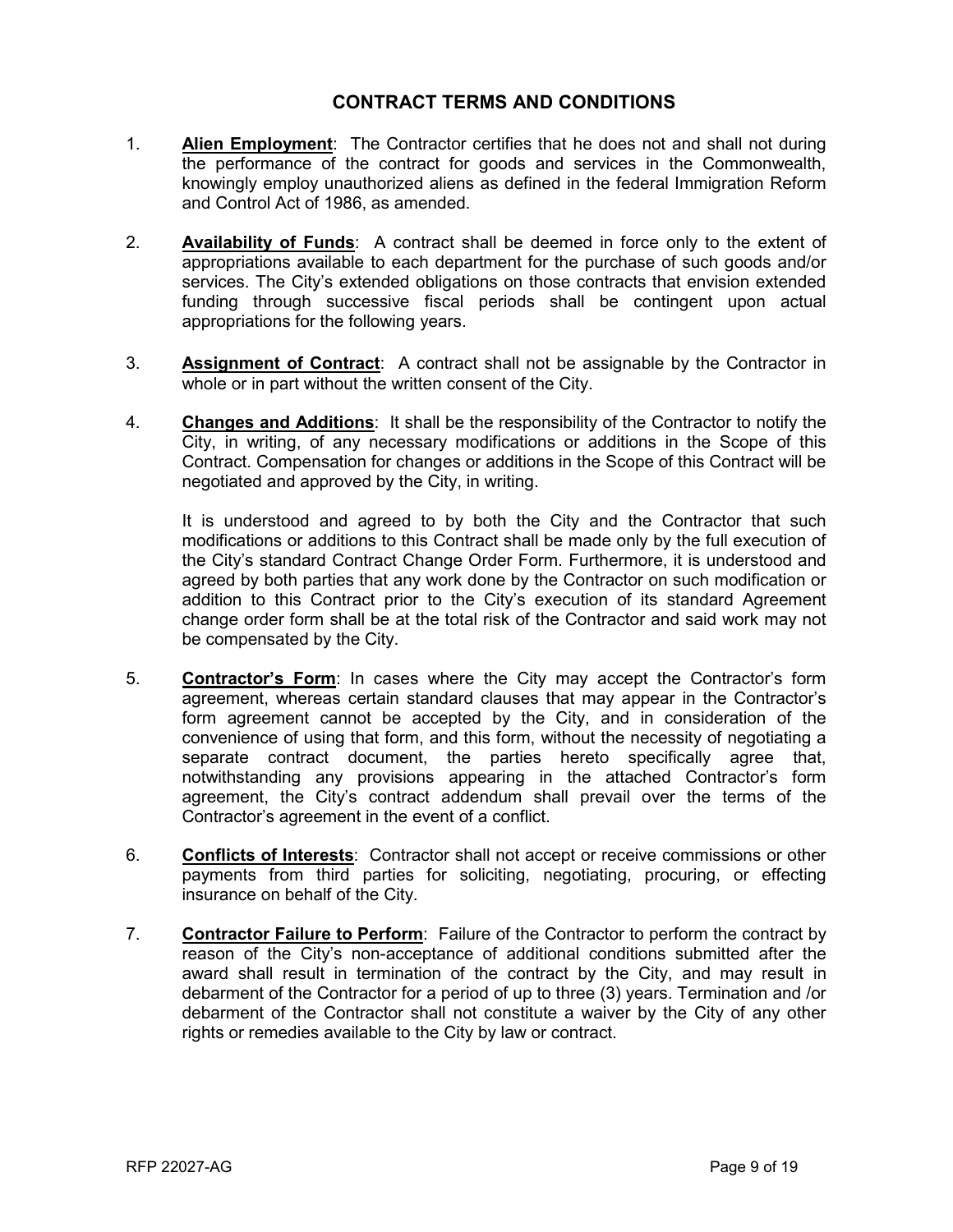- 8. **Contractual Disputes:** Bidder, Offeror, Contractor or Consultant agree all contractual disputes will be conducted in accordance with provision §2.2-4363 of the Virginia Public Procurement Act.
- 9. **Copyright Protection**: The Contractor agrees to defend and save the City, its agents, officials, and employees, harmless from liability of any nature or kind, for use of any copyright, composition, secret process, patented or unpatented invention, articles or appliances furnished or used in the performance of the contract, or which the Contractor is not the patentee, assignee, or licensee, to the same extent as provided in the above paragraph.
- 10. **Default**: In event of default by the Contractor, the City reserves the right to procure the goods and/or services from other sources, and hold the Contractor liable for any excess cost occasioned thereby. Such actions taken by the City shall not release the Contractor from additional remedies that may be allowed by law.
- 11. **Drug-Free Workplace**: During the performance of this contract, the Contractor agrees to (1) provide a drug-free workplace for the Contractor's employees; (2) post in conspicuous place, available to employees and applicants for employment, a statement notifying employees that the unlawful manufacture, sale, distribution, dispensation, possession, or use of a controlled substance or marijuana is prohibited in the Contractor's workplace and specifying the actions that will be taken against employees for violations of such prohibition; (3) state in all solicitation or advertisement for employees placed by or on behalf of the Contractor that the Contractor maintains a drug-free workplace; and (4) include the provisions of the foregoing clauses in every subcontract or purchase order of over \$10,000, so that the provisions will be binding upon each subcontractor or vendor.

For the purposes of this section, "drug-free workplace" means a site for the performance of work done in connection with a specific contract awarded to a Contractor, the employees of whom are prohibited from engaging in the unlawful manufacture, sale, distribution, dispensation, possession or use of any controlled substance or marijuana during the performance of the contract.

- 12. **Entire Agreement**: This contract and any additional or supplementary documents incorporated herein by reference contain all the terms and conditions agreed upon by the parties hereto, and no other agreements, oral or otherwise, regarding the subject matter of this contract or any part thereof shall have any validity or bind any of the parties hereto. This contract shall not be modified, altered, changed or amended unless in writing and signed by the parties hereto.
- 13. **Exemption from Taxes**: The City is exempt from state sales tax and federal excise tax. A tax exempt certificate indicating the City's tax exempt status will be furnished by the City upon request.
- 14. **Governing Law**: This Contract is made, entered into, and shall be performed in the City of Suffolk, Virginia, and shall be governed by the applicable laws of the Commonwealth of Virginia without regard to its conflict of law rules. In the event of litigation concerning this Contract, the parties agree to the exclusive jurisdiction and venue of the Circuit Court of the City of Suffolk, Virginia; however, in the event that the federal court has jurisdiction over the matter, then the parties agree to the exclusive jurisdiction and venue of the U.S. District Court for the Eastern District of Virginia, Norfolk Division.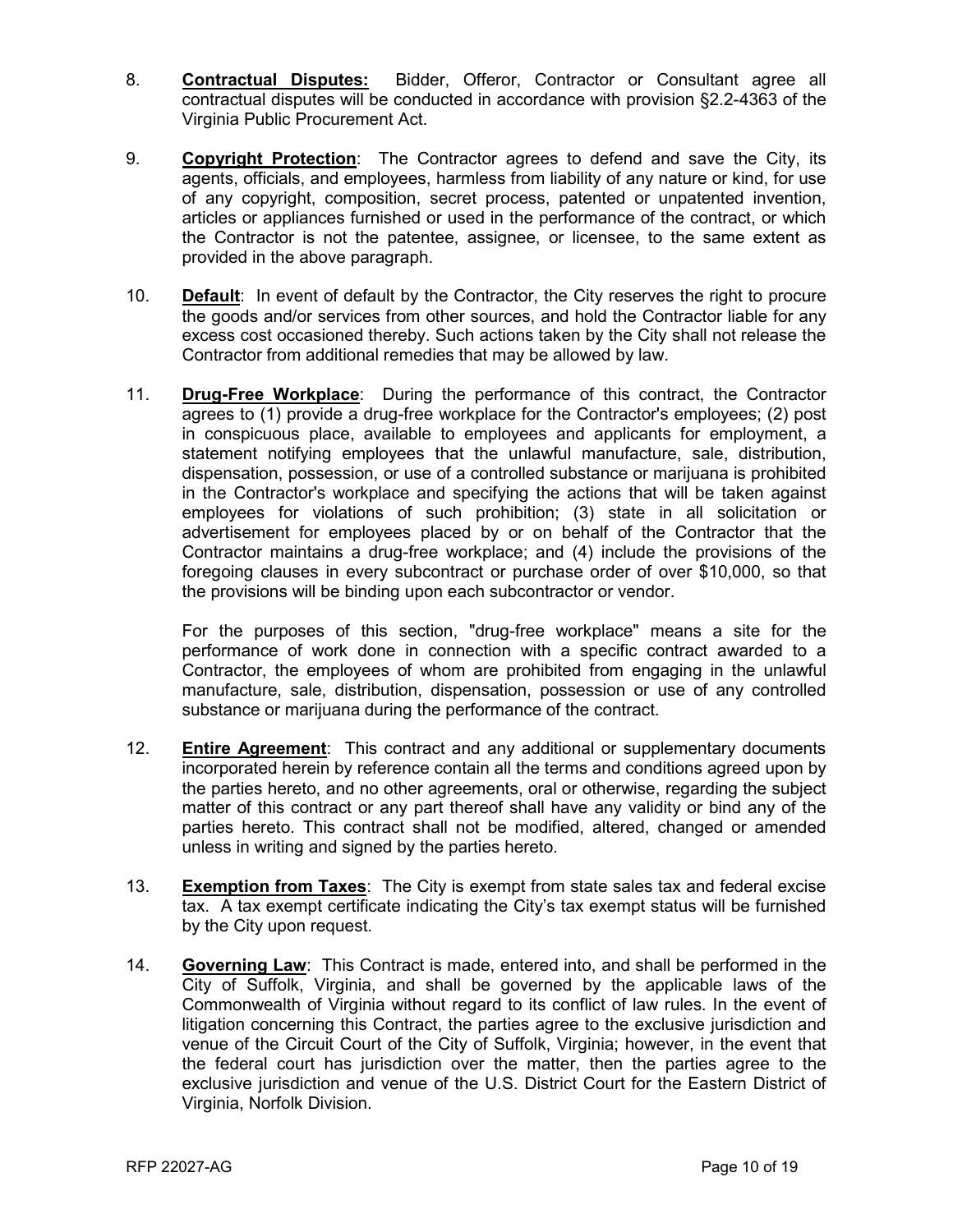The Contractor shall not cause a delay in services because of the pending litigation or during litigation proceedings, except with the express, written consent of the City or written instruction/order from the Court.

- 15. **Indemnification**: Contractor shall defend and indemnify the City, and the City's employees, agents, and volunteers, from and against any and all damage claim, liability, cost, or expense (including, without limitation, attorney's fees and court costs) of every kind and nature (including, without limitation, those arising from any injury or damage to any person, property or business) incurred by or claimed against the Contractor, its employees, agents, and volunteers, or incurred by or claimed against the City, the City's employees, agents, and volunteers, arising out of, or in connection with, the performance of all services hereunder by the Contractor. This indemnification includes, but is not limited to, any financial or other loss, including, but not limited to, any adverse regulatory, agency or administrative sanction or civil penalties, incurred by the City due to the negligent, fraudulent or criminal acts of the Contractor or any of the Contractor's officers, shareholders, employees, agents, consultants, sub-consultants, or any other person or entity acting on behalf of the Contractor. Unless otherwise provided by law, the Contractor indemnification obligations hereunder shall not be limited in any way by the amount or type of damages, compensation, or benefits payable by or for the Contractor under workers' compensation acts, disability benefit acts, other employee benefit acts, or benefits payable under any insurance policy. This paragraph shall survive the termination of the contract including any renewal or extension thereof.
- 16. **Independent Contractor**: The Contractor and any employees, agents, or other persons or entities acting on behalf of the Contractor shall act in an independent capacity and not as officers, employees, or agents of the City.
- 17. **Payment Terms**: Payment terms shall be 'Net 45' days, from the date of Contractor invoice approval by the City.

Payment terms, if offered, shall not be considered in determining the low bidder.

Discount period, if offered, shall be computed from the date of proper receipt of the Contractor's correct invoice, or from the date of acceptable receipt of the goods and/or services, whichever is latest.

The payment terms stated herein must appear on the Contractor's invoice. Failure to comply with this requirement shall result in the invoice being returned to the Contractor for correction.

Late payment charges shall not exceed the allowable rate specified by the Commonwealth of Virginia Prompt Payment Act. (1% per month)

Contractor shall submit invoices in duplicate, such statement to include detailed breakdown of all charges, and shall be based on completion of tasks or deliverables.

Individual Contractors shall provide their social security numbers, and proprietorships, partnerships, and corporations shall provide their federal employer identification number on their submittal.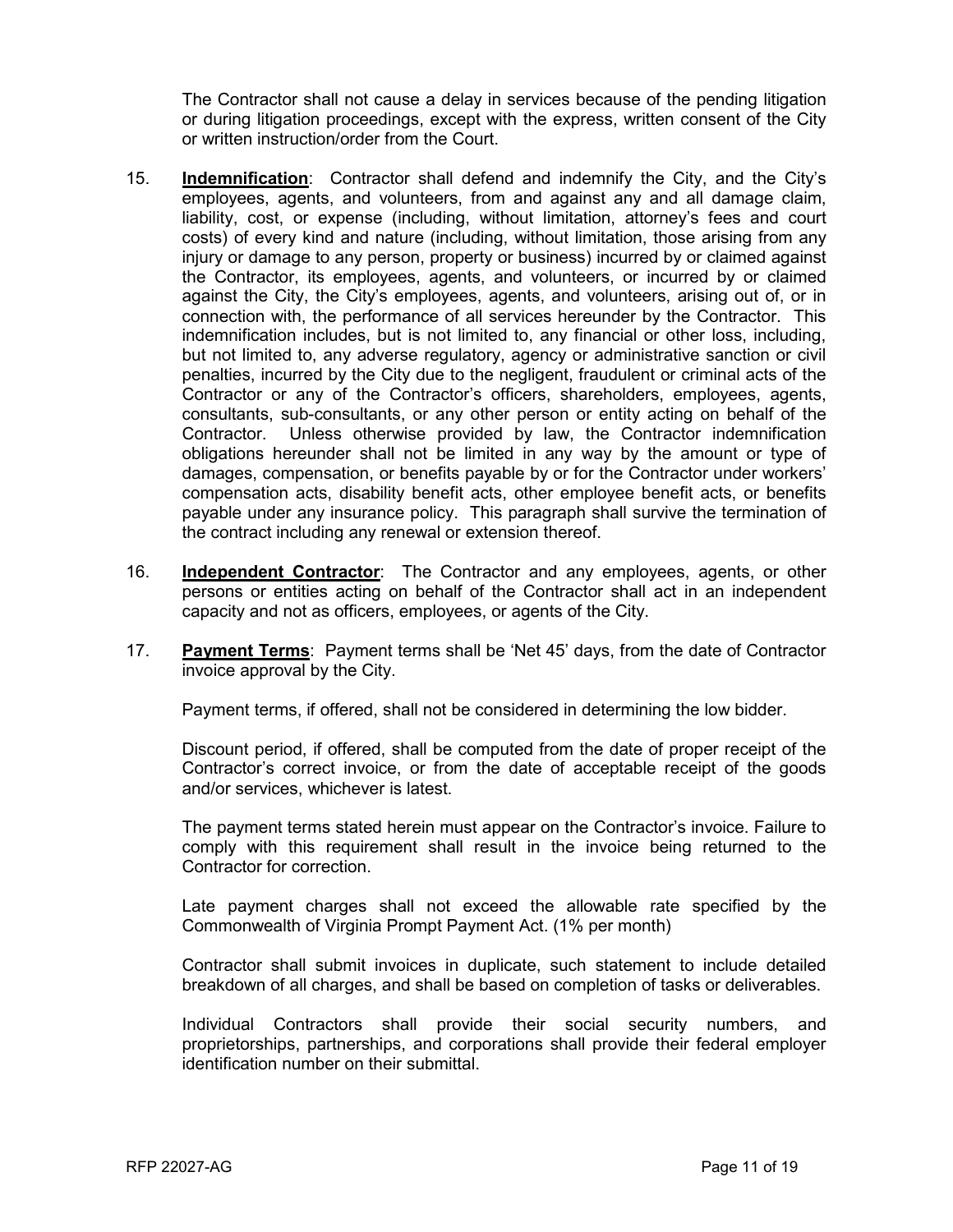The City prefers to make payment with the City's Purchasing Card. Typically this enables faster payments to the Contractor. Are you willing and able to accept this type of payment?

**Yes**\_\_\_ **No**\_\_\_\_

- 18. **Laws, Regulations**: The Contractor shall keep fully informed of all federal, state, and local laws, ordinances and regulations that in any manner affect the conduct of the work. The Contractor shall at all times observe and comply with all such laws, ordinances and regulations.
- 19. **Contractor's License**: If any of the services promulgated under this solicitation consist of construction work, it is required under Title 54.1, Chapter 11, Code of Virginia, for a Contractor who performs or manages construction, removal, repair, or improvement when the total value referred to in a single contract or project is:

One hundred twenty thousand dollars (\$120,000) or more, or the total value of all such construction, removal, repair or improvements undertaken by such person within any twelve-month period is seven hundred fifty thousand dollars (\$ 750,000) or more shall show evidence of being licensed as a Class A Contractor.

Ten thousand dollars (\$10,000) or more, but less than one hundred twenty thousand dollars (\$120,000) or the total value of all such construction, removal, repair, or improvement undertaken by such person within any twelve-month period is one hundred and fifty thousand dollars (\$150,000) or more, but less than seven hundred fifty thousand dollars (\$750,000) shall show evidence of being licensed as a Class B Contractor.

Over one thousand (\$1,000) but less than ten thousand (\$10,000), or the total value of all such construction, removal, repair, or improvements undertaken by such person within any twelve-month period is one hundred and fifty thousand dollars (\$150,000) shall show evidence of being licensed as a Class C Contractor.

The City shall require master certification as a condition of licensure or certification of electrical, plumbing and heating, ventilation and air conditions Contractors.

A valid business license from the City may be required. The contractor shall complete whichever of the following notations is appropriate:

"**Licensed Class A Virginia Contractor Number** ."

"**Licensed Class B Virginia Contractor Number** ."

#### "**Licensed Class C Virginia Contractor Number** ."

20. **License Requirement**: All firms doing business in the City of Suffolk are required to be licensed in accordance with the City of Suffolk business license ordinance. Wholesale and retail merchants without a business location in the City of Suffolk are exempt from this requirement. Any questions concerning business licenses should be directed to the Commissioner of the Revenue's Office, (757) 514-4260 or email [comrev@suffolkva.us](mailto:comrev@suffolkva.us)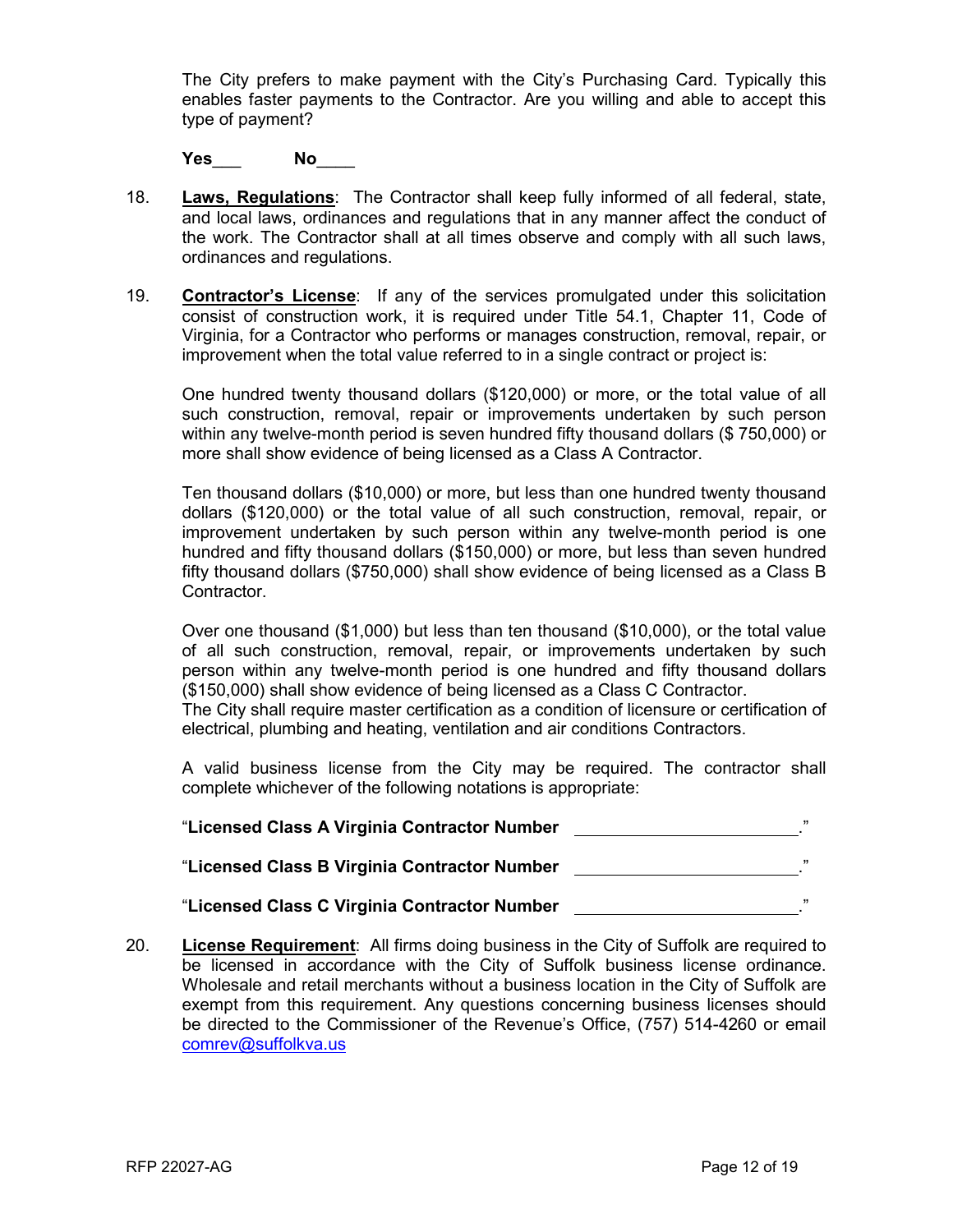- 21. **Payments to Subcontractors:** Within seven (7) days after receipt of amounts paid by the City for work performed by a subcontractor under this contract, the Contractor shall either:
	- a. Pay the subcontractor for the proportionate share of the total payment received from the City attributable to the work performed by the subcontractor under this contract; or
	- b. Notify the City and Subcontractor, in writing, of his intention to withhold all or a portion of the subcontractor's payment and reason for non-payment.

The Contractor shall pay interest to the Subcontractor on all amounts owed that remain unpaid beyond the seven (7) day period except for amounts withheld as allowed in Item b. above.

Unless otherwise provided under the terms of this contract, interest shall accrue at the rate of one percent (1%) per month.

The Contractor shall include in each of its subcontracts a provision requiring each subcontractor to include or otherwise be subject to the same payment and interest requirements as set forth above with respect to each lower-tier subcontractor.

The Contractor's obligation to pay an interest charge to a subcontractor pursuant to the provision my not be construed to be an obligation to the City.

- 22. **Records and Inspection**: The Contractor shall maintain full and accurate records with respect to all matters covered under the contract, including, without limitation, accounting records, written policies, procedures, time records, telephone records, and any other supporting evidence used to memorialize, reflect, and substantiate charges or fees related to this contract. The Contractor's records shall be open to inspection and subject to audit and/or reproduction, during normal working hours, by the City and its employees, agents or authorized representatives after giving at least three (3) days' notice to the Contractor by the City. The City shall have access to such records from the effective date of this contract, for the duration of the contract, and for five (5) years after the date of final payment by the City to the Contractor pursuant to this contract or any renewal or extension of the contract. The City's employees, agents or authorized representatives shall have access to the Contractor's facilities, shall have access to all necessary records and shall be provided adequate and appropriate work space, in order to conduct audits.
- 23. **Responsibility of Contractor**: The Contractor shall, without additional costs or fee to the City, correct or revise any errors or deficiencies in his performance. Neither the City's review, approval, acceptance of, or payment for any of the services required under this Agreement shall be deemed a waiver of rights by the City, and the Contractor shall remain liable to the City for all costs which are incurred by the City as a result of the Contractor's negligent performance of any of the services furnished under this Agreement.
- 24. **Rights and Remedies Not Waived**: In no event shall the making by the City of any payment to the Contractor, or the waiver by the City of any provision under this contract including any obligation of the Contractor, constitute or be construed as a waiver by the City of any other provision, obligation, breach of covenant, or any default which may exist under this contract on the part of the Contractor, and the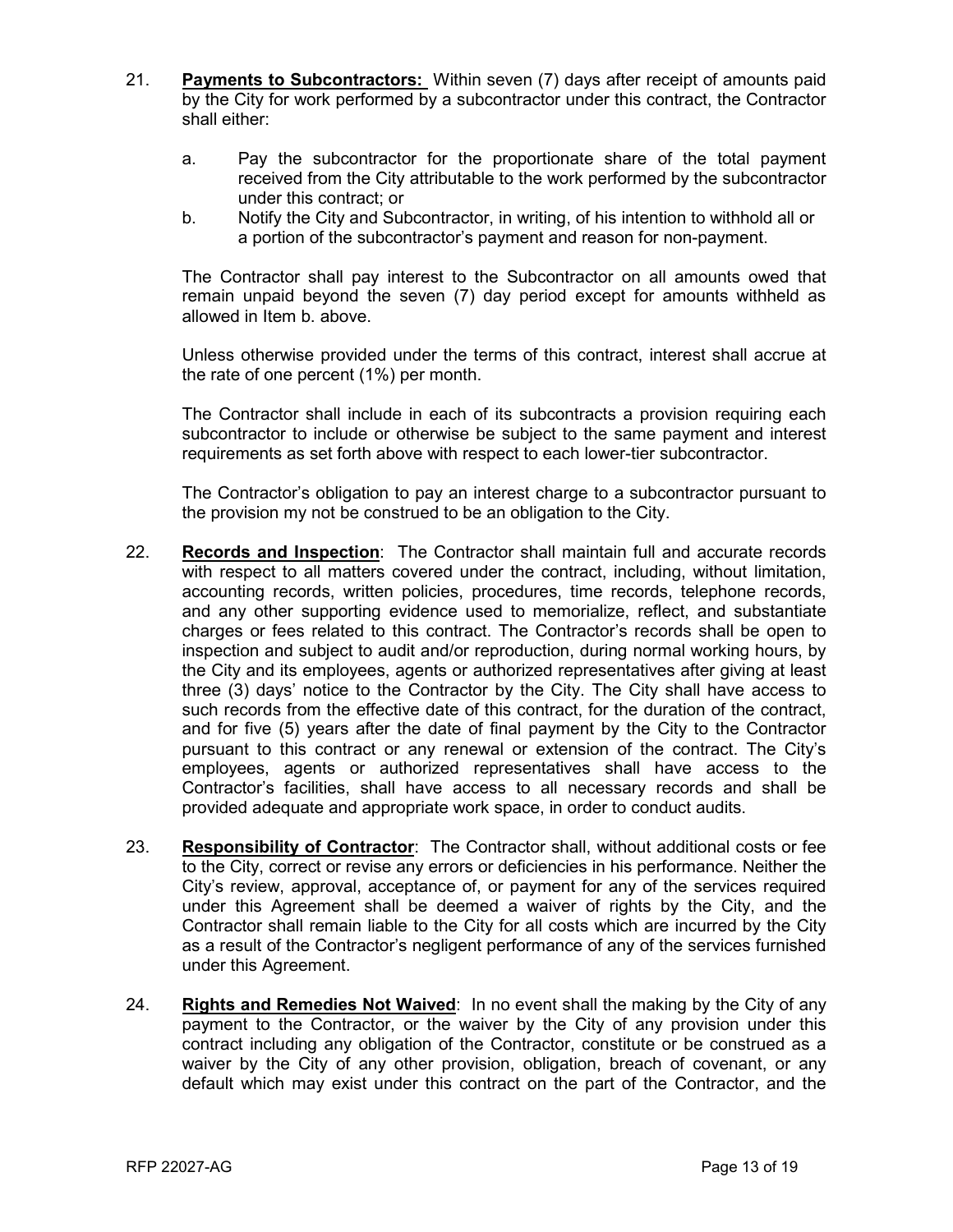making of any such payment by the City while any such breach or default exists shall not impair or prejudice any right or remedies available to the City.

- 25. **Safety**: All Contractors and sub-contractors performing services for the City are required to and shall comply with all Occupational Safety and Health Administration (OSHA), State and City Safety and Occupational Health Standards and any other applicable rules and regulations. Also all Contractors and sub-contractors shall be held responsible for the safety of their employees and any unsafe acts or conditions that may cause injury or damage to persons or property within and around the work site area under this contract.
- 26. **Scheduling and Delays**: The parties to this Contract acknowledge that all or part of the work to be performed hereunder may be delayed and extended at the option of the City. Such delays may be caused by delays, denials and modifications of the various state or federal permits, or for other reasons. The City shall not be required to pay any of the Contractor's direct or indirect costs, or claims for compensation, extended overhead, or other damage or consequential damages arising out of or related to any delays or interruptions required or ordered by the City. If the City delays the project for any reason for a continuous period of ninety (90) days or more, the City and Contractor will negotiate a mutually agreeable adjustment to the Contractor's award amount. Notwithstanding the above, in construction contracts, to the extent that an unreasonable delay is caused by the act or omissions of the City due to causes within the City's control, the above waiver or release shall not apply.
- 27. **Severability**: If any provision of this contract or the application thereof to any person or circumstances shall to any extent be invalid or unenforceable, the remainder of this contract, or the application of such provision to persons or circumstances other than those which it is invalid or unenforceable, shall not be affected hereby, and each provision of this contract shall be valid and enforced to the full extent permitted by law.
- 28. **Termination for Convenience**: The City may at any time, and for any reason, terminate this Contract by written notice to Contractor specifying the termination date, which shall be not less than thirty (30) days from the date such notice is mailed.

Notice shall be given to Contractor by certified mail/return receipt requested at the address set forth in Contractor's Bid Proposal or as provided in this Contract. In the event of such termination, Contractor shall be paid such amount as shall compensate Contractor for the work satisfactorily completed, and accepted by the City, at the time of termination. If the City terminates this Contract, Contractor shall withdraw its personnel and equipment, cease performance of any further work under this Contract, and turn over to the City any work completed or in process for which payment has been made.

29. **Termination for Cause**: In the event that Contractor shall for any reason or through any cause be in default of the terms of this Contract, the City may give Contractor written notice of such default by certified mail/return receipt requested at the address set forth in Contractor's Bid or as provided in this Contract.

Unless otherwise provided, Contractor shall have ten (10) days from the date such notice is mailed in which to cure the default. Upon failure of Contractor to cure the default, the City may immediately cancel and terminate this Contract as of the mailing date of the default notice.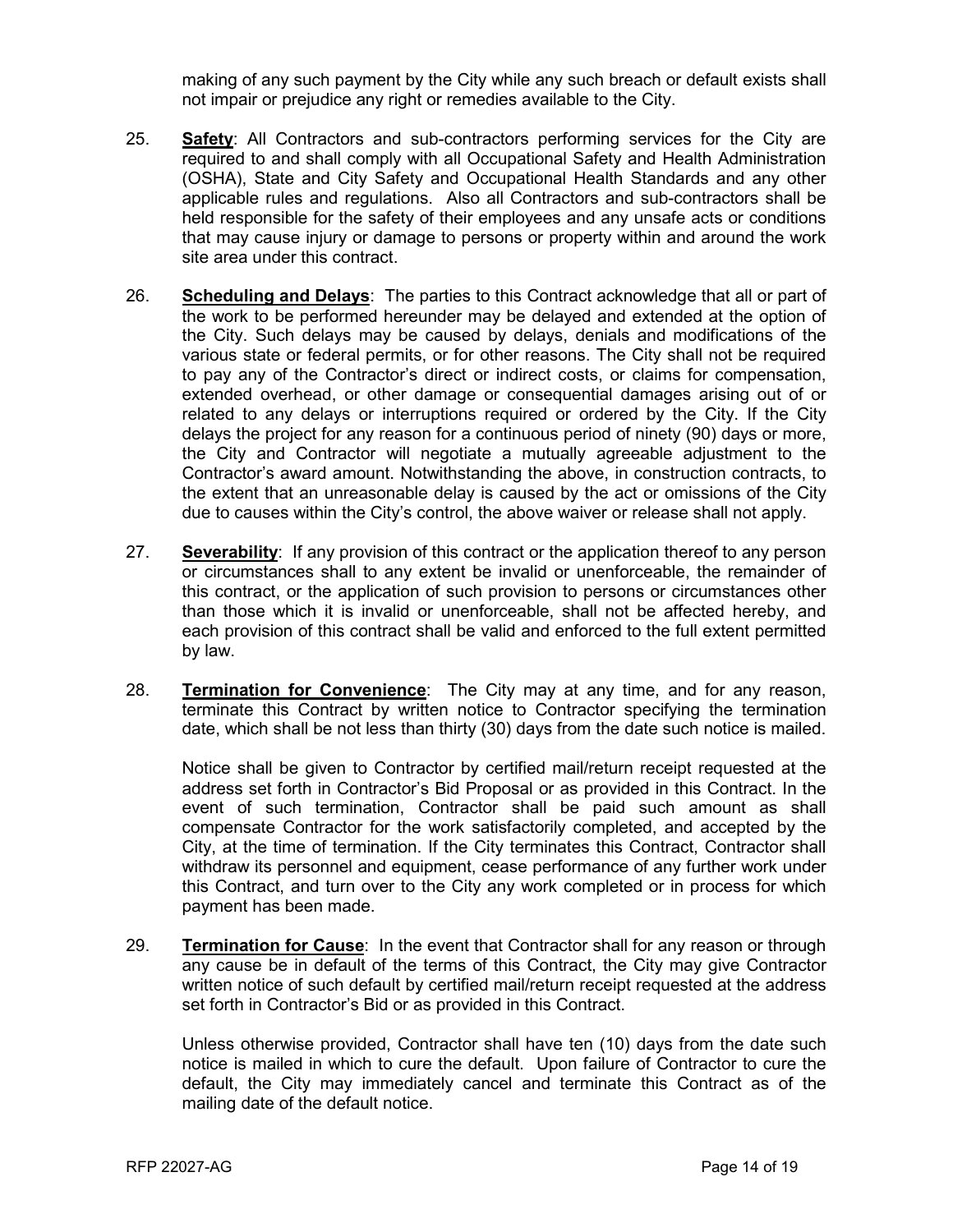Upon termination, Contractor shall withdraw its personnel and equipment, cease performance of any further work under the Contract, and turn over to the City any work in process for which payment has been made. In the event of violations of law, safety or health standards and regulations, this Contract may be immediately cancelled and terminated by the City and provisions herein with respect to opportunity to cure default shall not be applicable.

30. **COVID-19 Procedures:** All Contractors and sub-contractors performing services for the City are required and shall comply with all policies and procedures for COVID-19 from the Occupational Safety and Health Administration (OSHA), Virginia Department of Health (VDH) and Center for Disease Control (CDC) and all other City and State rules and regulations. Contractor's employees who are known or suspected to be infected with SARS-CoV-2 virus shall not report to or remain at the worksite until cleared to return to work. Contractor shall report if an employee who is positive for COVID-19 has been at the worksite to the Department in which they are working for immediately. Contractor shall keep confidential the identity of the known to be infected with SARS-CoV-2 virus in accordance with the requirements of the Americans, with Disabilities Act (ADA) HIPAA, and other applicable federal and Virginia laws and regulations.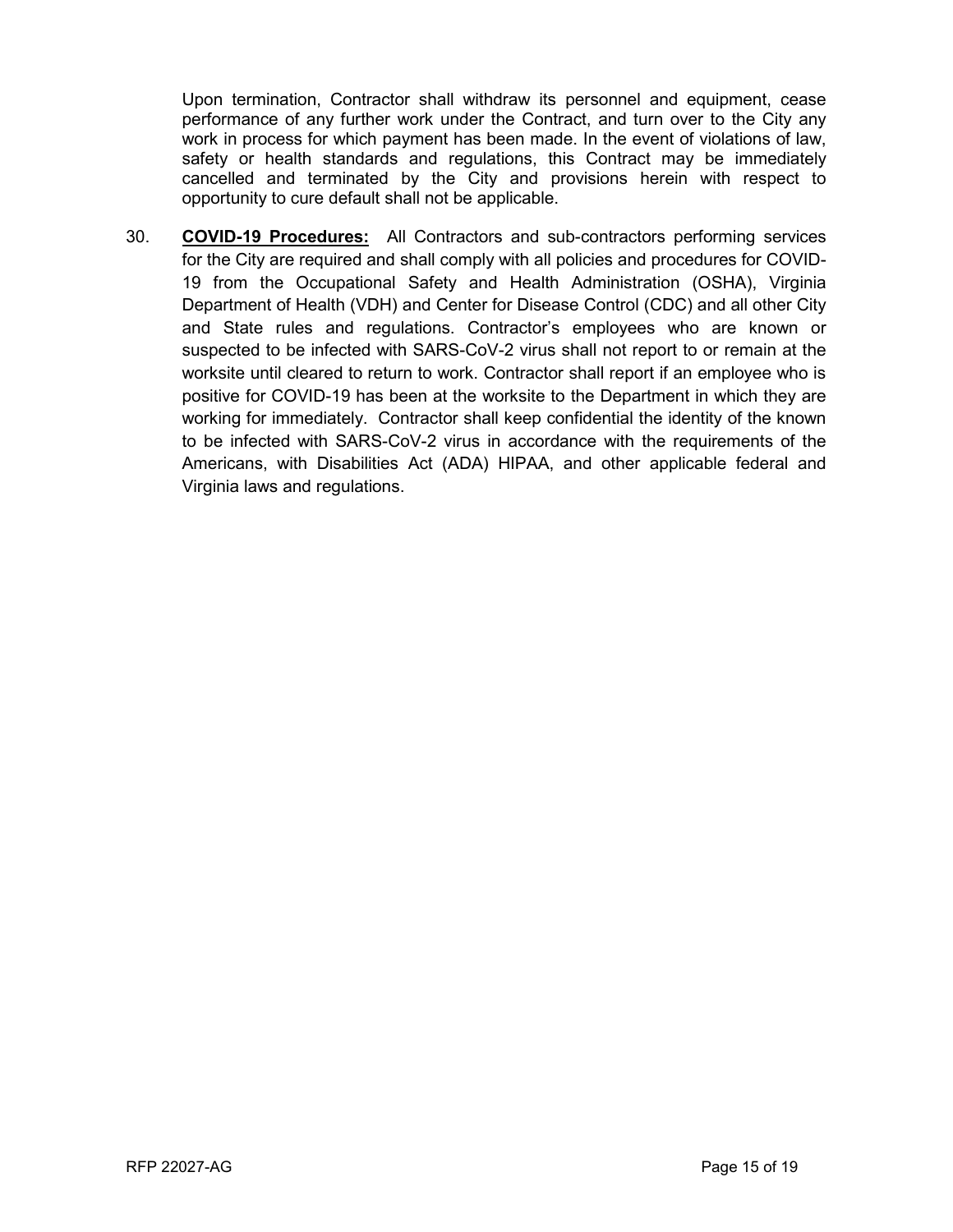| Address                                       |  |  |
|-----------------------------------------------|--|--|
|                                               |  |  |
|                                               |  |  |
| <b>Person Quoting</b>                         |  |  |
|                                               |  |  |
| Telephone No.: ______________________________ |  |  |
|                                               |  |  |
|                                               |  |  |
|                                               |  |  |
| Social Security Number or FIN Number          |  |  |

I certify that this bid is made without prior understanding, agreement, or connection with any corporation, firm, or person submitting a bid for the same equipment/materials/ service and is in all respects fair and without collusion or fraud. I understand that collusive bidding is a violation of State and Federal law and can result in fines, prison sentences and civil damage awards. I agree to abide by all conditions of this bid and certify that I am authorized to sign this bid for the bidder.

I certify by my signature below that I have received the documents associated with this bid and understand that the review for completeness of these bid documents and the understanding and comprehension of the bid specifications is solely my responsibility; based on this, by my signature below I waive all rights to further claims against the City of Suffolk that the document were incomplete or not understandable.

I certify that the bidder represented herein is eligible to bid with respect to all applicable sections of State and Local Government Conflict of Interest Act, Code of Virginia, Section 2.2-3100 et. seq.

Signature **Executive Signature Signature Executive Signature Executive Signature Executive Signature Executive Signature Executive Signature Executive Signature Executive Signature Executive Signature E**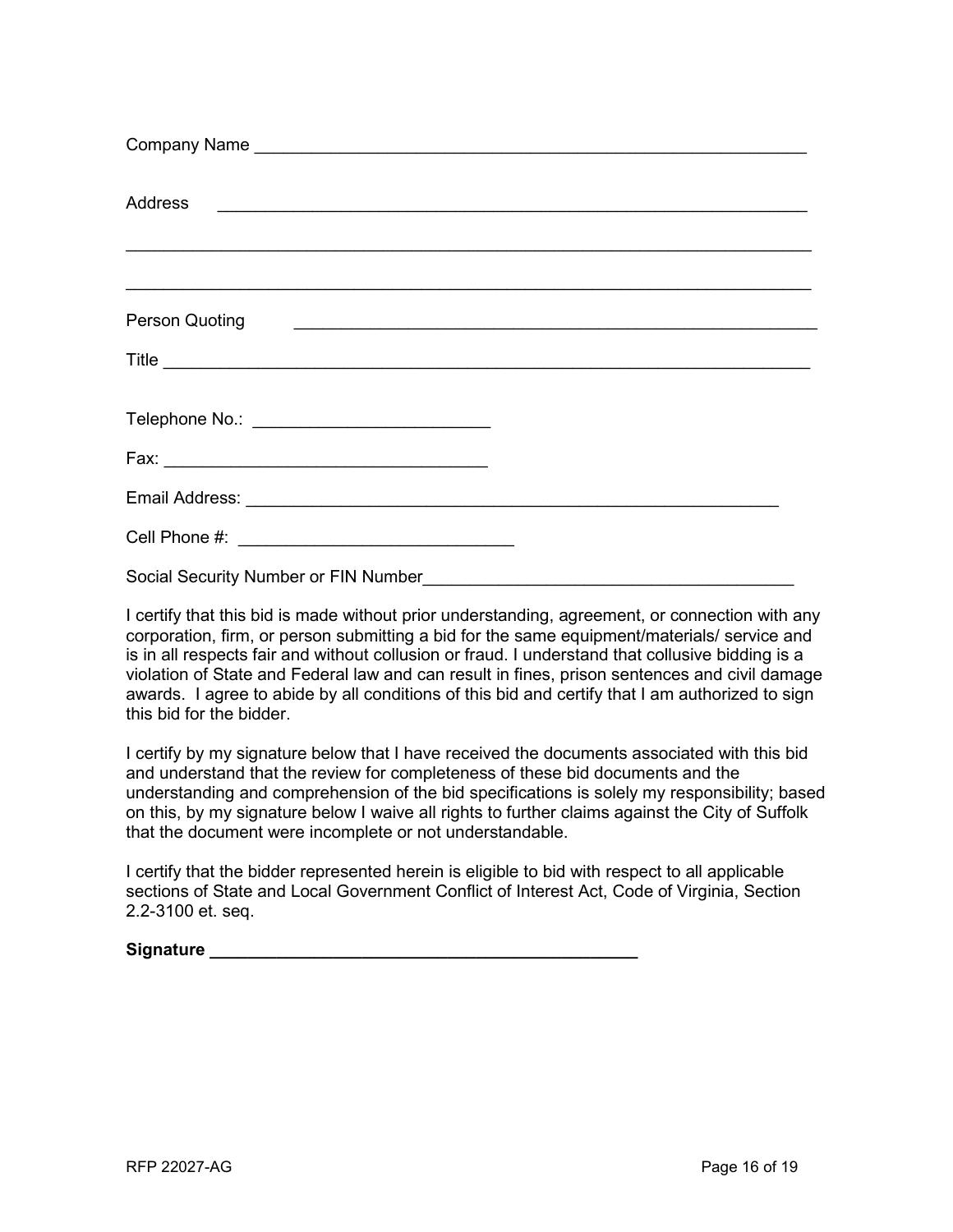#### **ANTICOLLUSION**/NONDISCRIMINATION/DRUG FREE WORKPLACE CLAUSES **ANTICOLLUSION CLAUSE:**

IN THE PREPARATION AND SUBMISSION OF THIS BID, SAID BIDDER DID NOT EITHER DIRECTLY OR INDIRECTLY ENTER INTO ANY COMBINATION OR ARRANGEMENT WITH ANY PERSON, FIRM OR CORPORATION, OR ENTER INTO ANY AGREEMENT, PARTICIPATE IN ANY COLLUSION, OR OTHERWISE TAKE ANY ACTION IN THE RESTRAINT OF FREE, COMPETITIVE BIDDING IN VIOLATION OF THE SHERMAN ACT (15 U.S.C. SECTION 1), SECTIONS 59.1-9.1 THROUGH 59.1-9.17 OR SECTIONS 59.1-68.6 THROUGH 59.1-68.8 OF THE CODE OF VIRGINIA.

THE UNDERSIGNED BIDDER HEREBY CERTIFIES THAT THIS AGREEMENT, OR ANY CLAIMS RESULTING THEREFROM, IS NOT THE RESULT OF, OR AFFECTED BY, ANY ACT OF COLLUSION WITH, OR ANY ACT OF, ANOTHER PERSON OR PERSONS, FIRM OR CORPORATION ENGAGED IN THE SAME LINE OF BUSINESS OR COMMERCE; AND, THAT NO PERSON ACTING FOR, OR EMPLOYED BY, THE CITY OF SUFFOLK HAS AN INTEREST IN, OR IS CONCERNED WITH, THIS BID; AND, THAT NO PERSON OR PERSONS, FIRM OR CORPORATION OTHER THAN THE UNDERSIGNED, HAVE, OR ARE, INTERESTED IN THIS BID.

#### **DRUG-FREE WORKPLACE:**

DURING THE PERFORMANCE OF THIS CONTRACT, THE CONTRACTOR AGREES TO (I) PROVIDE A DRUG-FREE WORKPLACE FOR THE CONTRACTOR'S EMPLOYEES; (II) POST IN CONSPICUOUS PLACES, AVAILABLE TO EMPLOYEES AND APPLICANTS FOR EMPLOYMENT, A STATEMENT NOTIFYING EMPLOYEES THAT THE UNLAWFUL MANUFACTURE, SALE, DISTRIBUTION, DISPENSATION, POSSESSION, OR USE OF A CONTROLLED SUBSTANCE OR MARIJUANA IS PROHIBITED IN THE CONTRACTOR'S WORKPLACE AND SPECIFYING THE ACTIONS THAT WILL BE TAKEN AGAINST EMPLOYEES FOR VIOLATIONS OF SUCH PROHIBITION; (III) STATE IN ALL SOLICITATIONS OR ADVERTISEMENTS FOR EMPLOYEES PLACED BY OR ON BEHALF OF THE CONTRACTOR THAT THE CONTRACTOR MAINTAINS A DRUG-FREE WORKPLACE; AND (IV) INCLUDE THE PROVISIONS OF THE FOREGOING SECTIONS I, II, AND III IN EVERY SUBCONTRACT OR PURCHASE ORDER OF OVER \$10,000, SO THAT THE PROVISIONS WILL BE BINDING UPON EACH SUBCONTRACTOR OR VENDOR.

FOR THE PURPOSE OF THIS SECTION, "DRUG-FREE WORKPLACE" MEANS A SITE FOR THE PERFORMANCE OR WORK DONE IN CONNECTION WITH A SPECIFIC CONTRACT AWARDED TO A CONTRACTOR IN ACCORDANCE WITH THIS CHAPTER, THE EMPLOYEES OF WHOM ARE PROHIBITED FROM ENGAGING IN THE UNLAWFUL MANUFACTURE, SALE, DISTRIBUTION, DISPENSATION, POSSESSION OR USE OF ANY CONTROLLED SUBSTANCE OR MARIJUANA DURING THE PERFORMANCE OF THE CONTRACT.

#### **NONDISCRIMINATION CLAUSE:**

- 1. EMPLOYMENT DISCRIMINATION BY BIDDER SHALL BE PROHIBITED.<br>2. DURING THE PERFORMANCE OF THIS CONTRACT THE SUCCESSEL
- 2. DURING THE PERFORMANCE OF THIS CONTRACT, THE SUCCESSFUL BIDDER SHALL AGREE AS FOLLOWS:
	- A. THE BIDDER, WILL NOT DISCRIMINATE AGAINST ANY EMPLOYEE OR APPLICANT FOR EMPLOYMENT BECAUSE OF RACE, RELIGION, COLOR, SEX, NATIONAL ORIGIN, AGE, DISABILITY, OR ANY OTHER BASIS PROHIBITED BY STATE LAW RELATING TO DISCRIMINATION IN EMPLOYMENT, EXCEPT WHERE THERE IS A BONA FIDE OCCUPATIONAL QUALIFICATION/CONSIDERATION REASONABLY NECESSARY TO THE NORMAL OPERATION OF THE BIDDER. THE BIDDER AGREES TO POST IN CONSPICUOUS PLACES, AVAILABLE TO EMPLOYEES AND APPLICANTS FOR EMPLOYMENT, NOTICES SETTING FORTH THE PROVISIONS OF THIS NONDISCRIMINATION CLAUSE.
	- B. THE BIDDER, IN ALL SOLICITATIONS OR ADVERTISEMENTS FOR EMPLOYEES PLACED ON BEHALF OF THE BIDDER, WILL STATE THAT SUCH BIDDER IS AN EQUAL OPPORTUNITY EMPLOYER. NOTICES, ADVERTISEMENTS, AND SOLICITATIONS PLACED IN ACCORDANCE WITH FEDERAL LAW, RULE OR REGULATION SHALL BE DEEMED SUFFICIENT FOR THE PURPOSE OF MEETING THE REQUIREMENTS OF THIS SECTION.
	- BIDDER WILL INCLUDE THE PROVISIONS OF THE FOREGOING SECTIONS A, B, AND C IN EVERY SUBCONTRACT OR PURCHASE ORDER OF OVER \$10,000, SO THAT THE PROVISIONS WILL BE BINDING UPON EACH SUBCONTRACTOR OR VENDOR.

| Name and Address of Bidder:                                                                                                                                                                                                                                          | Date:                                     |  |
|----------------------------------------------------------------------------------------------------------------------------------------------------------------------------------------------------------------------------------------------------------------------|-------------------------------------------|--|
|                                                                                                                                                                                                                                                                      | By:                                       |  |
|                                                                                                                                                                                                                                                                      | Signature In Ink                          |  |
|                                                                                                                                                                                                                                                                      |                                           |  |
|                                                                                                                                                                                                                                                                      | <b>Printed Name</b>                       |  |
| Telephone Number: (                                                                                                                                                                                                                                                  |                                           |  |
| Fax Phone Number: (                                                                                                                                                                                                                                                  | Title                                     |  |
| FIN/SSN#:                                                                                                                                                                                                                                                            |                                           |  |
| Is your firm a "minority" business? $\Box$ Yes $\Box$ No<br>If yes, please indicate the "minority" classification below:<br>⊟ Eskimo<br>□ African American<br>□ Hispanic American<br>□ American Indian<br>□ Asian American<br>$\Box$ Aleut<br>Other; Please Explain: |                                           |  |
| Is your firm Woman Owned? □ Yes □ No                                                                                                                                                                                                                                 | Is your firm a Small Business? □ Yes □ No |  |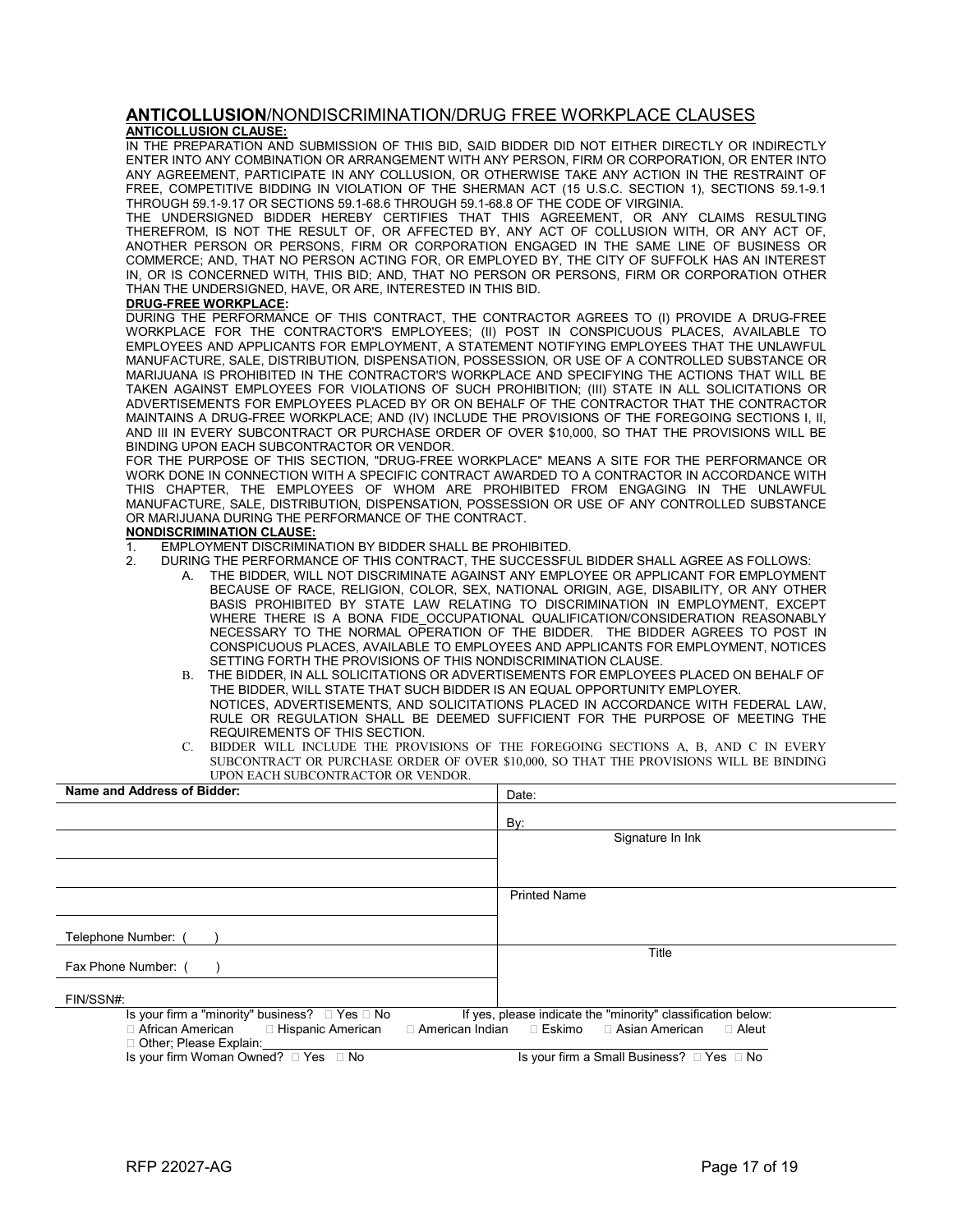#### **PROOF OF AUTHORITY TO TRANSACT BUSINESS IN VIRGINIA**

THIS FORM MUST BE SUBMITTED WITH YOUR PROPOSAL/BID, FAILURE TO INCLUDE THIS FORM MAY RESULT IN REJECTION OF YOUR PROPOSAL/BID Pursuant to Virginia Code §2.2-4311.2 an Offeror/Bidder organized or authorized to transact business in the Commonwealth pursuant to Title 13.1 or Title 50 of the Code of Virginia shall include in its proposal/bid the identification number issued to it by the State Corporation Commission ("SCC"). Any Offeror/Bidder that is not required to be authorized to transact business in the Commonwealth as a foreign business entity under Title 13.1 or Title 50 of the Code of Virginia or as otherwise required by law shall include in its proposal/bid a statement describing why the Offeror/Bidder is not required to be so authorized. Any Offeror/Bidder described herein that fails to provide the required information shall not receive an award unless a waiver of this requirement and the administrative policies and procedures establish to implement this section is granted by the City Manager, as applicable.

If this quote for goods or services is accepted by the City of Suffolk, Virginia the undersigned agrees that the requirements of the Code of Virginia Section §2.2-4311.2 have been met.

Please complete the following by checking the appropriate line that applies and providing the requested information.

Offeror/Bidder is a Virginia business entity organized and authorized to transact business in Virginia by the SCC and such vendor's Identification Number issued to it by the SCC is

B.\_\_\_\_\_\_ Offeror/Bidder is an out-of-state (foreign) business entity that is authorized to transact business in Virginia by the SCC and such vendor's identification Number issued to it by the SCC is

#### **Please attach additional sheets if you need to explain why such Offeror/Bidder is not required to be authorized to transact business in Virginia.**

\_\_\_\_\_\_\_\_\_\_\_\_\_\_\_\_\_\_\_\_\_\_\_\_\_\_\_\_\_\_\_\_\_\_\_\_\_\_\_\_\_\_ Legal Name of Company (as listed on W-9)

 $\mathcal{L}_\text{max}$  , and the contract of the contract of the contract of the contract of the contract of the contract of the contract of the contract of the contract of the contract of the contract of the contract of the contr

 $\mathcal{L}_\text{max}$  , and the contract of the contract of the contract of the contract of the contract of the contract of the contract of the contract of the contract of the contract of the contract of the contract of the contr

 $\mathcal{L}_\mathcal{L}$  , and the set of the set of the set of the set of the set of the set of the set of the set of the set of the set of the set of the set of the set of the set of the set of the set of the set of the set of th

\_\_\_\_\_\_\_\_\_\_\_\_\_\_\_\_\_\_\_\_\_\_\_\_\_\_\_\_\_\_\_\_\_\_\_.

Legal Name of Offeror/Bidder

 $\mathcal{L}_\text{max}$  , and the contract of the contract of the contract of the contract of the contract of the contract of the contract of the contract of the contract of the contract of the contract of the contract of the contr Date

Authorized Signature

 $\frac{1}{2}$  , and the set of the set of the set of the set of the set of the set of the set of the set of the set of the set of the set of the set of the set of the set of the set of the set of the set of the set of the set Print or Type Name and Title

C. C. Offeror/Bidder does not have an Identification Number issued to it by the SCC such vendor is not required to be authorized to transact business in Virginia by the SCC for the following reason(s):